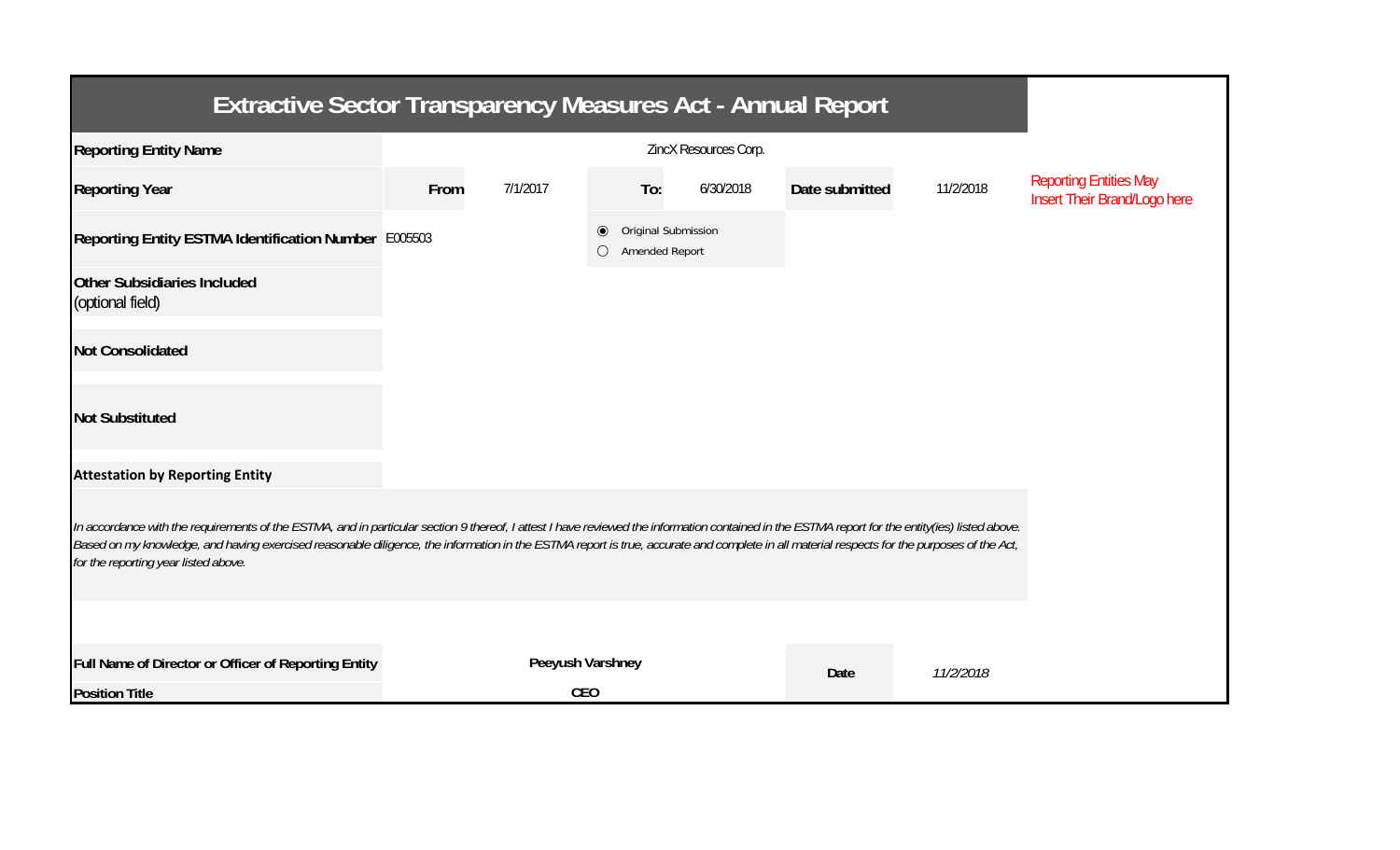| Extractive Sector Transparency Measures Act - Annual Report                                                                                                               |                            |                                                                                 |                                         |           |         |                                |                |           |                                               |                                      |                     |  |
|---------------------------------------------------------------------------------------------------------------------------------------------------------------------------|----------------------------|---------------------------------------------------------------------------------|-----------------------------------------|-----------|---------|--------------------------------|----------------|-----------|-----------------------------------------------|--------------------------------------|---------------------|--|
| <b>Reporting Year</b><br><b>Reporting Entity Name</b><br><b>Reporting Entity ESTMA</b><br>Identification Number<br><b>Subsidiary Reporting Entities (if</b><br>necessary) | From:                      | 7/1/2017                                                                        | To:<br>ZincX Resources Corp.<br>E005503 | 6/30/2018 |         | Currency of the Report CAD     |                |           |                                               |                                      |                     |  |
|                                                                                                                                                                           | Payments by Payee          |                                                                                 |                                         |           |         |                                |                |           |                                               |                                      |                     |  |
| Country                                                                                                                                                                   | Payee Name <sup>1</sup>    | Departments, Agency, etc<br>within Payee that Received<br>Payments <sup>2</sup> | Taxes                                   | Royalties | Fees    | <b>Production Entitlements</b> | <b>Bonuses</b> | Dividends | Infrastructure<br><b>Improvement Payments</b> | <b>Total Amount paid to</b><br>Payee | Notes <sup>34</sup> |  |
| Canada - British Columbia                                                                                                                                                 | Tsay Key Dene First Nation |                                                                                 |                                         |           | 110,000 |                                |                |           |                                               | 110,000                              |                     |  |
| Canada - British Columbia                                                                                                                                                 | Kwadacha First Nation      |                                                                                 |                                         |           | 110,000 |                                |                |           |                                               | 110,000                              |                     |  |
|                                                                                                                                                                           |                            |                                                                                 |                                         |           |         |                                |                |           |                                               |                                      |                     |  |
|                                                                                                                                                                           |                            |                                                                                 |                                         |           |         |                                |                |           |                                               |                                      |                     |  |
|                                                                                                                                                                           |                            |                                                                                 |                                         |           |         |                                |                |           |                                               |                                      |                     |  |
|                                                                                                                                                                           |                            |                                                                                 |                                         |           |         |                                |                |           |                                               |                                      |                     |  |
|                                                                                                                                                                           |                            |                                                                                 |                                         |           |         |                                |                |           |                                               |                                      |                     |  |
|                                                                                                                                                                           |                            |                                                                                 |                                         |           |         |                                |                |           |                                               |                                      |                     |  |
|                                                                                                                                                                           |                            |                                                                                 |                                         |           |         |                                |                |           |                                               |                                      |                     |  |
|                                                                                                                                                                           |                            |                                                                                 |                                         |           |         |                                |                |           |                                               |                                      |                     |  |
|                                                                                                                                                                           |                            |                                                                                 |                                         |           |         |                                |                |           |                                               |                                      |                     |  |
|                                                                                                                                                                           |                            |                                                                                 |                                         |           |         |                                |                |           |                                               |                                      |                     |  |
|                                                                                                                                                                           |                            |                                                                                 |                                         |           |         |                                |                |           |                                               |                                      |                     |  |
|                                                                                                                                                                           |                            |                                                                                 |                                         |           |         |                                |                |           |                                               |                                      |                     |  |
|                                                                                                                                                                           |                            |                                                                                 |                                         |           |         |                                |                |           |                                               |                                      |                     |  |
|                                                                                                                                                                           |                            |                                                                                 |                                         |           |         |                                |                |           |                                               |                                      |                     |  |
|                                                                                                                                                                           |                            |                                                                                 |                                         |           |         |                                |                |           |                                               |                                      |                     |  |
|                                                                                                                                                                           |                            |                                                                                 |                                         |           |         |                                |                |           |                                               |                                      |                     |  |
|                                                                                                                                                                           |                            |                                                                                 |                                         |           |         |                                |                |           |                                               |                                      |                     |  |
|                                                                                                                                                                           |                            |                                                                                 |                                         |           |         |                                |                |           |                                               |                                      |                     |  |
| <b>Additional Notes:</b>                                                                                                                                                  |                            |                                                                                 |                                         |           |         |                                |                |           |                                               |                                      |                     |  |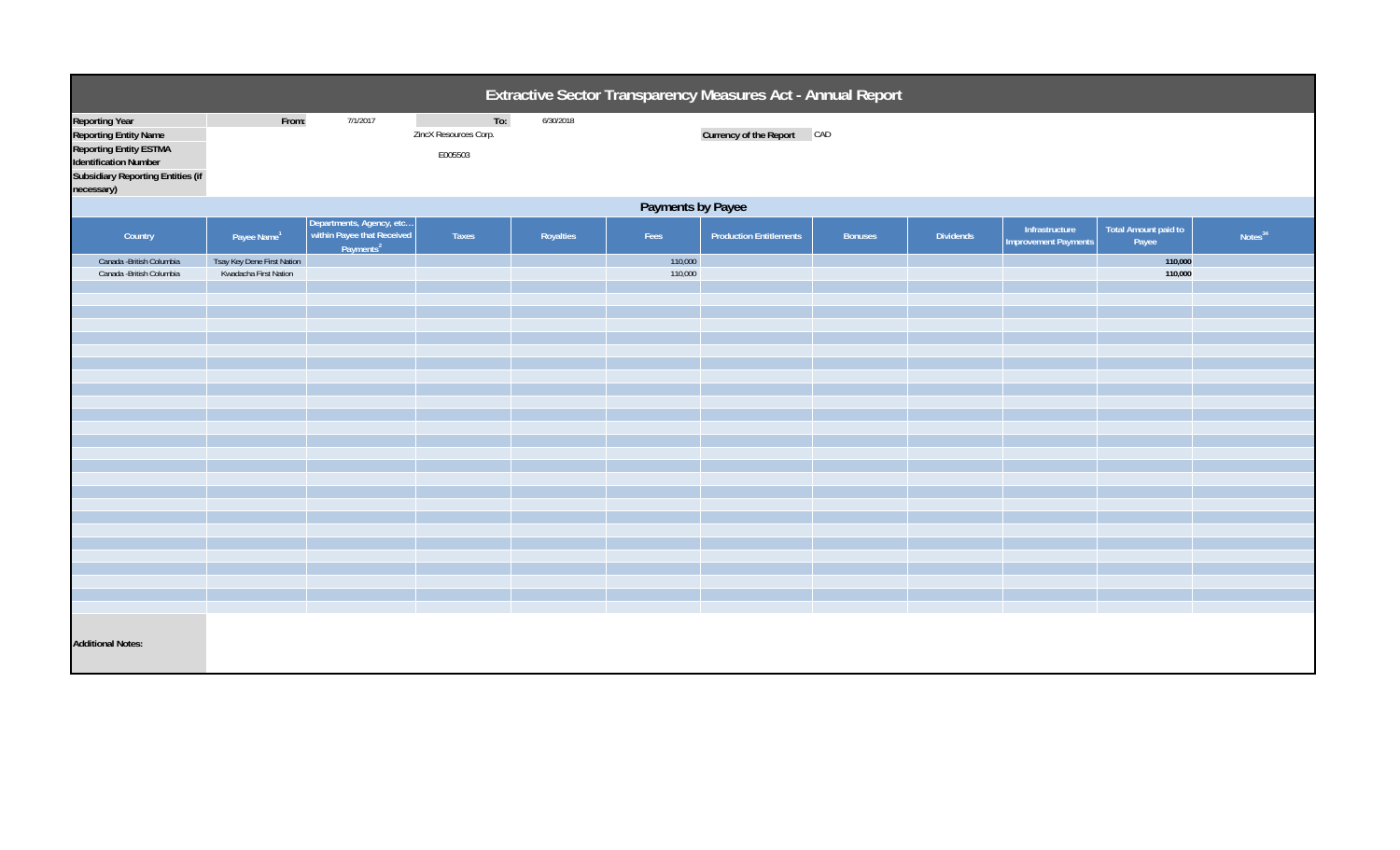| Extractive Sector Transparency Measures Act - Annual Report                                                                                                               |                           |          |                                         |           |                                |                            |                  |                                               |                                 |                     |
|---------------------------------------------------------------------------------------------------------------------------------------------------------------------------|---------------------------|----------|-----------------------------------------|-----------|--------------------------------|----------------------------|------------------|-----------------------------------------------|---------------------------------|---------------------|
| <b>Reporting Year</b><br><b>Reporting Entity Name</b><br><b>Reporting Entity ESTMA</b><br>Identification Number<br><b>Subsidiary Reporting Entities (if</b><br>necessary) | From:                     | 7/1/2017 | To:<br>ZincX Resources Corp.<br>E005503 | 6/30/2018 |                                | Currency of the Report CAD |                  |                                               |                                 |                     |
|                                                                                                                                                                           |                           |          |                                         |           | Payments by Project            |                            |                  |                                               |                                 |                     |
| Country                                                                                                                                                                   | Project Name <sup>1</sup> | Taxes    | Royalties                               | Fees      | <b>Production Entitlements</b> | <b>Bonuses</b>             | <b>Dividends</b> | Infrastructure<br><b>Improvement Payments</b> | Total Amount paid by<br>Project | Notes <sup>23</sup> |
| Canada - British Columbia                                                                                                                                                 | Akie                      |          |                                         | 220,000   |                                |                            |                  |                                               | 220,000                         |                     |
|                                                                                                                                                                           |                           |          |                                         |           |                                |                            |                  |                                               |                                 |                     |
|                                                                                                                                                                           |                           |          |                                         |           |                                |                            |                  |                                               |                                 |                     |
|                                                                                                                                                                           |                           |          |                                         |           |                                |                            |                  |                                               |                                 |                     |
|                                                                                                                                                                           |                           |          |                                         |           |                                |                            |                  |                                               |                                 |                     |
|                                                                                                                                                                           |                           |          |                                         |           |                                |                            |                  |                                               |                                 |                     |
|                                                                                                                                                                           |                           |          |                                         |           |                                |                            |                  |                                               |                                 |                     |
|                                                                                                                                                                           |                           |          |                                         |           |                                |                            |                  |                                               |                                 |                     |
|                                                                                                                                                                           |                           |          |                                         |           |                                |                            |                  |                                               |                                 |                     |
|                                                                                                                                                                           |                           |          |                                         |           |                                |                            |                  |                                               |                                 |                     |
|                                                                                                                                                                           |                           |          |                                         |           |                                |                            |                  |                                               |                                 |                     |
|                                                                                                                                                                           |                           |          |                                         |           |                                |                            |                  |                                               |                                 |                     |
|                                                                                                                                                                           |                           |          |                                         |           |                                |                            |                  |                                               |                                 |                     |
|                                                                                                                                                                           |                           |          |                                         |           |                                |                            |                  |                                               |                                 |                     |
|                                                                                                                                                                           |                           |          |                                         |           |                                |                            |                  |                                               |                                 |                     |
|                                                                                                                                                                           |                           |          |                                         |           |                                |                            |                  |                                               |                                 |                     |
|                                                                                                                                                                           |                           |          |                                         |           |                                |                            |                  |                                               |                                 |                     |
|                                                                                                                                                                           |                           |          |                                         |           |                                |                            |                  |                                               |                                 |                     |